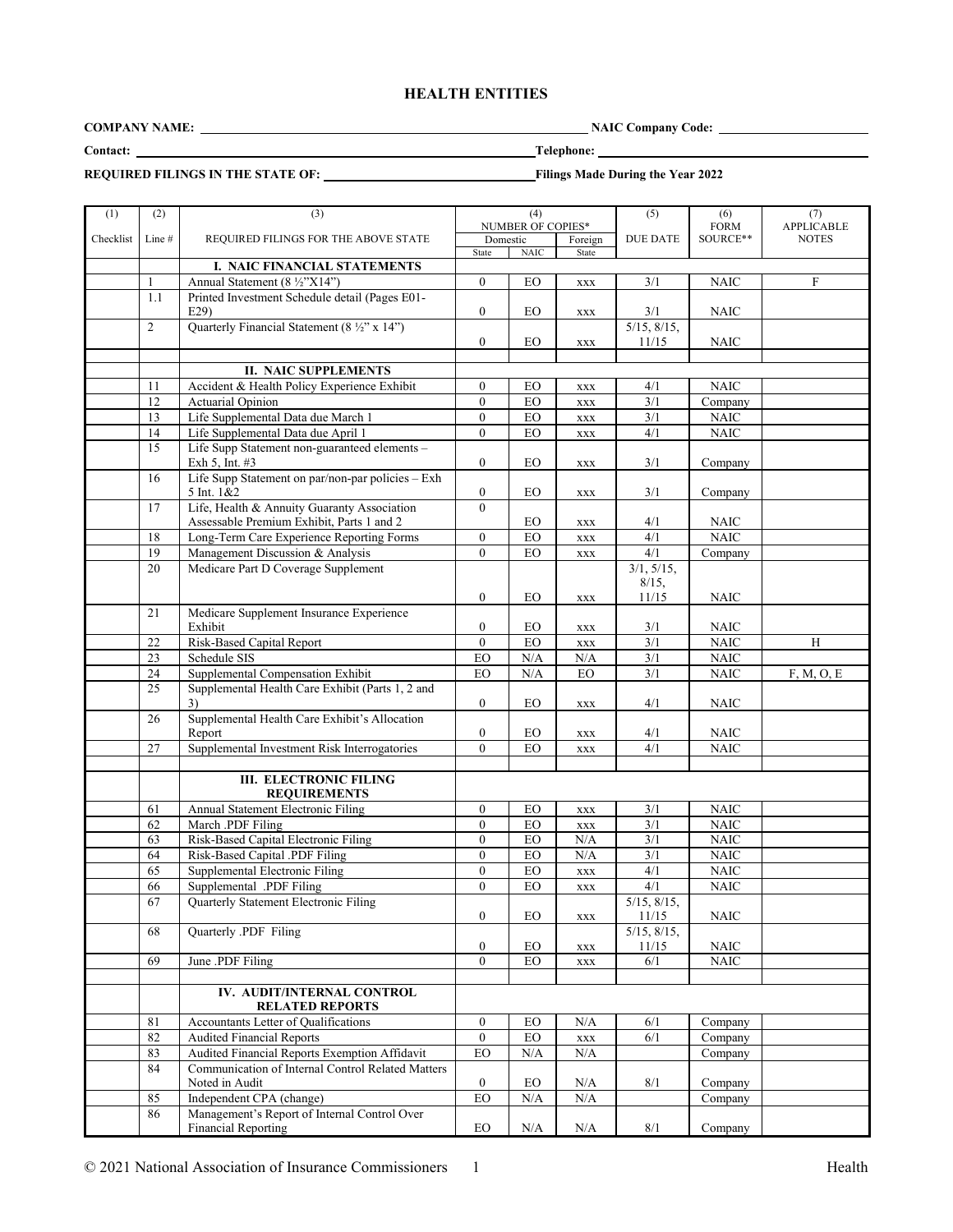| (1)       | (2)    | (3)                                                | (4)                      |              | (5)        | (6)             | (7)               |              |
|-----------|--------|----------------------------------------------------|--------------------------|--------------|------------|-----------------|-------------------|--------------|
|           |        |                                                    | <b>NUMBER OF COPIES*</b> |              |            | <b>FORM</b>     | <b>APPLICABLE</b> |              |
| Checklist | Line # | REQUIRED FILINGS FOR THE ABOVE STATE               | Domestic                 |              | Foreign    | <b>DUE DATE</b> | SOURCE**          | <b>NOTES</b> |
|           |        |                                                    | State                    | <b>NAIC</b>  | State      |                 |                   |              |
|           | 87     | Notification of Adverse Financial Condition        | EO.                      | N/A          | N/A        | $- -$           | Company           |              |
|           | 88     | Relief from the five-year rotation requirement for |                          |              |            |                 |                   |              |
|           |        | lead audit partner                                 | $\overline{0}$           | EO           | N/A        | 3/1             | Company           |              |
|           | 89     | Relief from the one-year cooling off period for    |                          |              |            |                 |                   |              |
|           |        | independent CPA                                    | $\boldsymbol{0}$         | EO           | N/A        | 3/1             | Company           |              |
|           | 90     | Relief from the Requirements for Audit             |                          |              |            |                 |                   |              |
|           |        | Committees                                         | $\overline{0}$           | EO           | N/A        | 3/1             | Company           |              |
|           | 91     | Request for Exemption to File Management's         |                          |              |            |                 |                   |              |
|           |        | Report of Internal Control Over Financial          |                          |              |            |                 |                   |              |
|           |        | Reporting                                          | <b>EO</b>                | N/A          | N/A        |                 | Company           |              |
|           |        |                                                    |                          |              |            |                 |                   |              |
|           |        | V. STATE REQUIRED FILINGS                          |                          |              |            |                 |                   |              |
|           | 101    | Corporate Governance Annual Disclosure***          | <b>EO</b>                | $\theta$     | <b>XXX</b> | 6/1             | Company           | CC           |
|           | 102    | Filings Checklist (with Column 1 completed)        | $\theta$                 | $\theta$     | $\Omega$   |                 | <b>State</b>      |              |
|           | 103    | Form B-Holding Company Registration Statement      | EO                       | $\theta$     | N/A        |                 | Company           | X            |
|           | 104    | Form F-Enterprise Risk Report ****                 | <b>EO</b>                | $\theta$     | <b>XXX</b> |                 | Company           | $\mathbf X$  |
|           | 105    | $ORSA$ *****                                       | <b>EO</b>                | $\theta$     | <b>XXX</b> |                 | Company           | <b>BB</b>    |
|           | 106    | Premium Tax                                        | EO                       | $\mathbf{0}$ | <b>EO</b>  |                 | State             | $A-H$        |
|           | 107    | <b>State Filing Fees</b>                           | \$400                    | $\theta$     | \$400      |                 | <b>State</b>      | $\mathbf C$  |
|           | 108    | Signed Jurat                                       | <b>EO</b>                | $\mathbf{0}$ | <b>XXX</b> |                 | <b>NAIC</b>       | L            |
|           | 109    | Group Capital Calculation                          | $\theta$                 | $\theta$     | $\theta$   |                 |                   |              |
|           | 110    | Annual Statement Page 30, Direct Business in       |                          |              |            |                 |                   |              |
|           |        | Nebraska                                           |                          |              |            |                 |                   |              |
|           |        |                                                    | <b>EO</b>                | $\Omega$     | EO.        |                 |                   | $\mathbf{V}$ |
|           | 111    | Annual Statement Schedule T Page (Page 38-39)      |                          |              |            |                 |                   |              |
|           |        |                                                    | EO                       | $\mathbf{0}$ | <b>EO</b>  |                 |                   | V            |
|           | 112    | Comprehensive Health Insurance Pool                | $\overline{0}$           | $\mathbf{0}$ | $\theta$   |                 |                   | AA           |
|           | 113    | <b>Fraud Contact Form</b>                          |                          |              |            |                 |                   |              |
|           |        |                                                    | <b>EO</b>                | $\mathbf{0}$ | <b>EO</b>  |                 |                   | W            |
|           | 114    | <b>Ouarterly Premium Tax Return</b>                |                          |              |            |                 |                   |              |
|           |        |                                                    | EO                       | $\mathbf{0}$ | EO         |                 |                   | D, F         |

**\*If XXX appears in this column, this state does not require this filing if hard copy is filed with the state of domicile and if the data is filed electronically with the NAIC. If N/A appears in this column, the filing is required with the domiciliary state.** 

**\*\* EO indicated in the State column means submitting ONLY through the Nebraska Dept of Insurance secure portal.**

**\*\*\*If Form Source is NAIC, the form should be obtained from the appropriate vendor.** 

**\*\*\*\*For those states that have adopted the NAIC Corporate Governance Annual Disclosure Model Act, an annual disclosure is required of all insurers or insurance groups by June 1. The Corporate Governance Annual Disclosure is a state filing only and should not be submitted by the company to the NAIC. Note however that this filing is intended to be submitted to the lead state if filed at the insurance group level. For more information on**  lead states, see the following NAIC URL: [http://www.naic.org/public\\_lead\\_state\\_report.htm.](http://www.naic.org/public_lead_state_report.htm)

**\*\*\*\*\*For those states that have adopted the NAIC updated Holding Company Model Act, a Form F filing is required annually by holding company groups. Consistent with the Form B filing requirements, the Form F is a state filing only and should not be submitted by the company to the NAIC. Note however that this filing is intended to be submitted to the lead state. For more information on lead states, see the following NAIC URL:**  [http://www.naic.org/public\\_lead\\_state\\_report.htm](http://www.naic.org/public_lead_state_report.htm)

**\*\*\*\*\*\*For those states that have adopted the NAIC Risk Management and Own Risk and Solvency Assessment Model Act, a summary report is required annually by insurers and insurance groups above a specified premium threshold. The ORSA Summary Report is a state filing only and should not be submitted by the company to the NAIC. Note however that this filing is intended to be submitted to the lead state if filed at the insurance group level. For more information on lead states, see the following NAIC URL:** [http://www.naic.org/public\\_lead\\_state\\_report.htm](http://www.naic.org/public_lead_state_report.htm)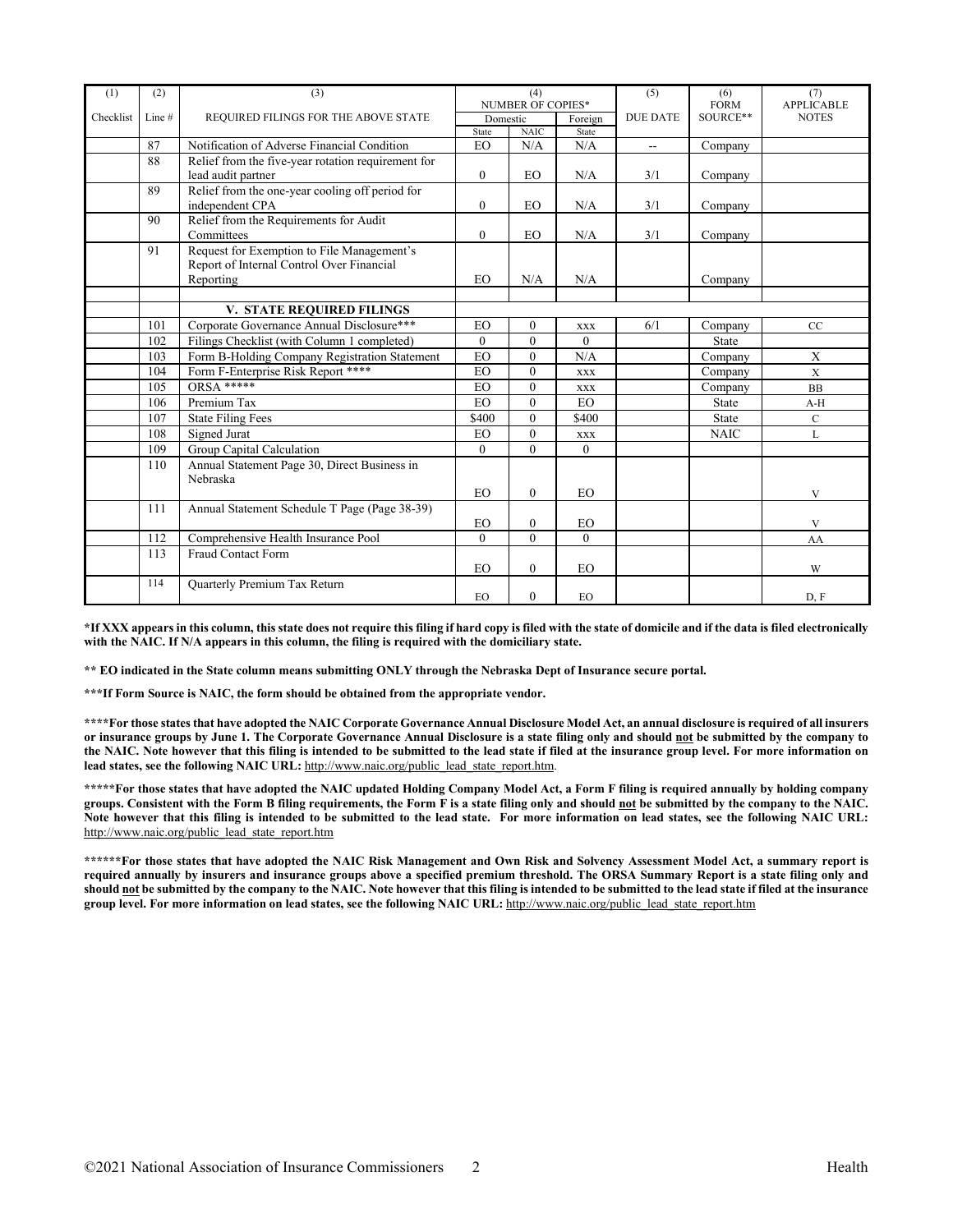|                | NOTES AND INSTRUCTIONS (A-K APPLY TO ALL<br><b>FILINGS)</b> |                                                                                                                                                                                                                                                                                                                                                                                                                                                                                                                                                                                                                                                                                                                                                                                                                                                                                                                                                                                                                          |
|----------------|-------------------------------------------------------------|--------------------------------------------------------------------------------------------------------------------------------------------------------------------------------------------------------------------------------------------------------------------------------------------------------------------------------------------------------------------------------------------------------------------------------------------------------------------------------------------------------------------------------------------------------------------------------------------------------------------------------------------------------------------------------------------------------------------------------------------------------------------------------------------------------------------------------------------------------------------------------------------------------------------------------------------------------------------------------------------------------------------------|
| $\mathbf{A}$   | Required Filings Contact Person:                            | Annual Statement & Related Supplemental<br><b>Filings Contact:</b><br>Justin Schrader, Chief Financial Examiner<br>$(402)$ 471-4734 or<br>Justin.Schrader@nebraska.gov<br>Premium Tax Contact:<br>Kristy Hadden, (402) 471-0373 and/or<br>doi.premiumtax@nebraska.gov                                                                                                                                                                                                                                                                                                                                                                                                                                                                                                                                                                                                                                                                                                                                                    |
| B              | Submission Requirements/Mailing Address:                    | <b>Submission Requirements:</b><br>All domestic filings, exhibits and statements<br>not filed directly with the NAIC (or otherwise<br>indicated), must be filed through the Nebraska<br>DOI secure electronic portal. Contact Jillian<br>Boston at jillian.boston@nebraska.gov for<br>assistance.<br><b>Overnight Mail:</b> Use street address<br>Nebraska Department of Insurance<br>1526 K Street, Suite 200<br>Lincoln, NE 68508<br><b>Postal Service Address:</b>                                                                                                                                                                                                                                                                                                                                                                                                                                                                                                                                                    |
|                |                                                             | P.O. Box 95087<br>Lincoln, NE 68509-5087                                                                                                                                                                                                                                                                                                                                                                                                                                                                                                                                                                                                                                                                                                                                                                                                                                                                                                                                                                                 |
| $\mathbf C$    | Mailing Address for Filing Fees:                            | See Note D<br>See Premium Tax Return for additional fees.                                                                                                                                                                                                                                                                                                                                                                                                                                                                                                                                                                                                                                                                                                                                                                                                                                                                                                                                                                |
| D              | Mailing Address for Premium Tax Payments:                   | OPTins is the required method for filing<br>premium taxes. Instructions can be found at<br>optins.org.                                                                                                                                                                                                                                                                                                                                                                                                                                                                                                                                                                                                                                                                                                                                                                                                                                                                                                                   |
| E              | Delivery Instructions:                                      | All filings must be received electronically by<br>the Department no later than the indicated due<br>date. If the due date falls on a weekend or<br>holiday, then the deadline is extended to the<br>next business day.                                                                                                                                                                                                                                                                                                                                                                                                                                                                                                                                                                                                                                                                                                                                                                                                   |
| $\overline{F}$ | Late Filings:                                               | Insurers who fail to pay any premium or<br>retaliatory tax when due shall pay an interest<br>rate of 3%. A forfeiture of \$100 per day will be<br>imposed for any late filing of the Annual<br>Statement, Supplemental Compensation<br>Exhibit, and/or other supplemental filings. In<br>addition, the Director may suspend or refuse to<br>renew the company's certificate of authority<br>until such filings have been received.                                                                                                                                                                                                                                                                                                                                                                                                                                                                                                                                                                                       |
| G              | Original Signatures:                                        | Electronic signatures or copies of signatures are<br>acceptable, with the exception of notary<br>signatures. (See Note H)                                                                                                                                                                                                                                                                                                                                                                                                                                                                                                                                                                                                                                                                                                                                                                                                                                                                                                |
| H              | Signature/Notarization/Certification:                       | Most corporate records (Articles of<br>Incorporation and By-laws) identify the<br>Executive Corporate Officers. In most cases,<br>this consists of the President, Treasurer and<br>Secretary. The corporate records give the<br>authority to these Executive Officers to operate<br>the company and will define their<br>duties/functions/responsibilities/obligations as<br>well. The Jurat Page should reflect these<br>Executive Officers. Since the Executive<br>Officers are given the authority under corporate<br>records, they should sign the Jurat Page of the<br>statement. The Annual Statement instructions<br>require that if these Officers are incapacitated<br>or not available due to a personal emergency,<br>the company should then contact the<br>Department of Insurance for direction as to who<br>should sign the Jurat Page. RBC Jurat Page<br>must contain the same signatures as found on<br>the Annual Statement Jurat Page. All required<br>notary signatures submitted to the Department, |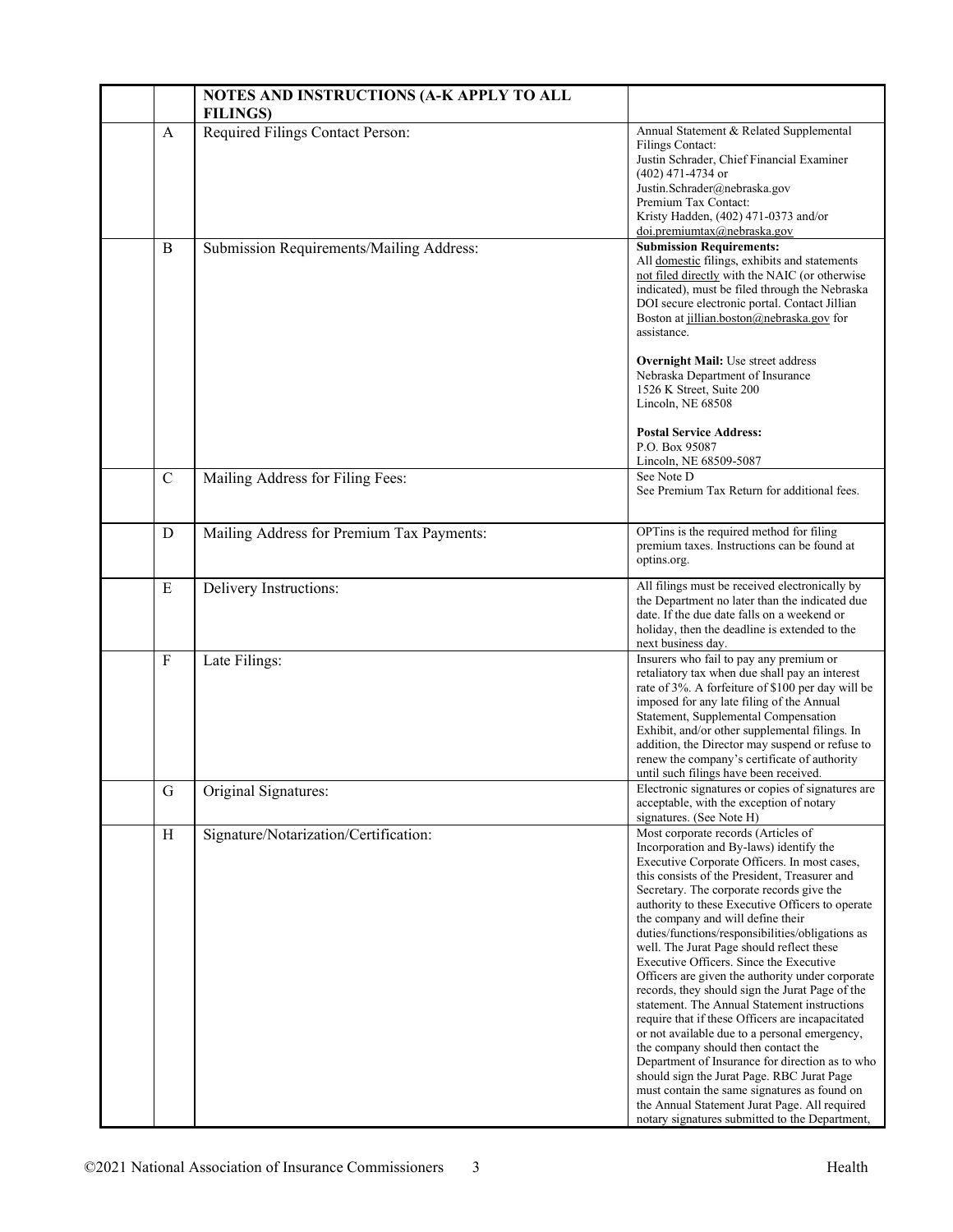|              |                                                                   | whether "wet" hardcopy or electronic, must be<br>in compliance with statutes.               |
|--------------|-------------------------------------------------------------------|---------------------------------------------------------------------------------------------|
| Ι            | Amended Filings:                                                  | Insurers must file amended items within 10                                                  |
|              |                                                                   | days of their amendment, along with an                                                      |
|              |                                                                   | explanation of the amendments. If there are                                                 |
|              |                                                                   | signature requirements for the original filing,                                             |
|              |                                                                   | the same should be followed for any                                                         |
| J            |                                                                   | amendment.<br>Extensions, (not to exceed thirty days) for                                   |
|              | Exceptions from normal filings:                                   | financial filings may be granted for good and                                               |
|              |                                                                   | sufficient cause. See Neb.Rev.Stat. §44-322.                                                |
|              |                                                                   | Requests should be sent to:                                                                 |
|              |                                                                   | Justin Schrader, Chief Financial Examiner via<br>email to Justin.Schrader@nebraska.gov      |
| $\rm K$      | Bar Codes (State or NAIC):                                        | NAIC bar codes must be placed on all filings.                                               |
|              |                                                                   | Please follow the instructions in the NAIC                                                  |
|              |                                                                   | Annual Statement Instructions.                                                              |
| L            | Signed Jurat:                                                     | See Note H                                                                                  |
|              |                                                                   |                                                                                             |
| M            | <b>NONE Filings:</b>                                              | See NAIC Annual Statement Instructions                                                      |
|              |                                                                   |                                                                                             |
|              |                                                                   |                                                                                             |
| N            | Filings new, discontinued or modified materially since last year: | N/A                                                                                         |
|              |                                                                   |                                                                                             |
|              |                                                                   |                                                                                             |
| $\Omega$     | Supplemental Compensation Exhibit                                 | The Supplemental Compensation Exhibit is a                                                  |
|              |                                                                   | mandatory filing for both foreign and domestic<br>companies. See Neb.Rev.Stat. §44-322. See |
|              |                                                                   | NAIC Annual Statement Instructions, which                                                   |
|              |                                                                   | include the proper format. A template of the                                                |
|              |                                                                   | form is also available at doi.ne.gov. There                                                 |
|              |                                                                   | should be a separate electronic filing for each                                             |
|              |                                                                   | entity in PDF format sent to:<br>DOI.CompExhibit@Nebraska.gov. The                          |
|              |                                                                   | Company Name & NAIC number should be in                                                     |
|              |                                                                   | the subject line.                                                                           |
|              |                                                                   | **Note: When preparing a "NONE" filing,                                                     |
|              |                                                                   | stating no salaries were paid, Part 1- questions                                            |
|              |                                                                   | 1-3 must be completed and "NONE" marked in<br>Parts 2, 3, & 4. The Company Name and NAIC    |
|              |                                                                   | number is to be at the top of the exhibit.                                                  |
|              |                                                                   | ***Note: DO NOT submit via the department                                                   |
|              |                                                                   | electronic portal.                                                                          |
| $\mathbf{P}$ | Actuarial Certification Related Annuity Non-forfeiture Ongoing    | Nebraska has not adopted Model Regulation                                                   |
|              | Compliance for Equity Indexed Annuities                           | 806 and does not require an actuarial<br>certification regarding compliance of equity-      |
|              |                                                                   | indexed annuities.                                                                          |
| Q            | Actuarial Opinion on Separate Accounts Funding Guaranteed         | Provide opinion for each Funding Agreement.                                                 |
|              | Minimum Benefit                                                   |                                                                                             |
| R            | Actuarial Opinion on Synthetic Guaranteed Investment Contracts    | NE Title 210, Chapter 80, Synthetic                                                         |
|              |                                                                   | Guaranteed Investment Contracts. Nebraska                                                   |
|              |                                                                   | does not require the opinion to be separate from                                            |
| ${\bf S}$    | Actuarial Opinion for Interest Indexed Universal Life:            | the entire entity opinion.<br>See Chapter 40, Section 010.02 of the Nebraska                |
|              |                                                                   | Department Insurance Regulations.                                                           |
| $\rm T$      | Actuarial Opinion Required by Modified Guaranteed Annuity         | Nebraska has not adopted Model Regulation                                                   |
|              | Model Regulation                                                  | 255 and does not require an actuarial opinion                                               |
|              |                                                                   | regarding Modified Guaranteed Annuities.<br>82:§005.06 requires the Annual Audited          |
| $\mathbf U$  | <b>Audited Financial Reports</b>                                  | Financial Report to include a reconciliation if                                             |
|              |                                                                   | there are differences between the audited                                                   |
|              |                                                                   | statutory financial statements and the annual                                               |
|              |                                                                   | statement filed pursuant to NEB.REV.STAT.                                                   |
|              |                                                                   | §44-322, "NE Title 210, Chapter 56."                                                        |
|              |                                                                   | The Department will consider the filing<br>incomplete if there are differences and a        |
|              |                                                                   | reconciliation and description are not included                                             |
|              |                                                                   | or is inadequate. The reconciliation and                                                    |
|              |                                                                   | descriptions need to make "all" changes fully                                               |
|              |                                                                   | and clearly understandable as to why the                                                    |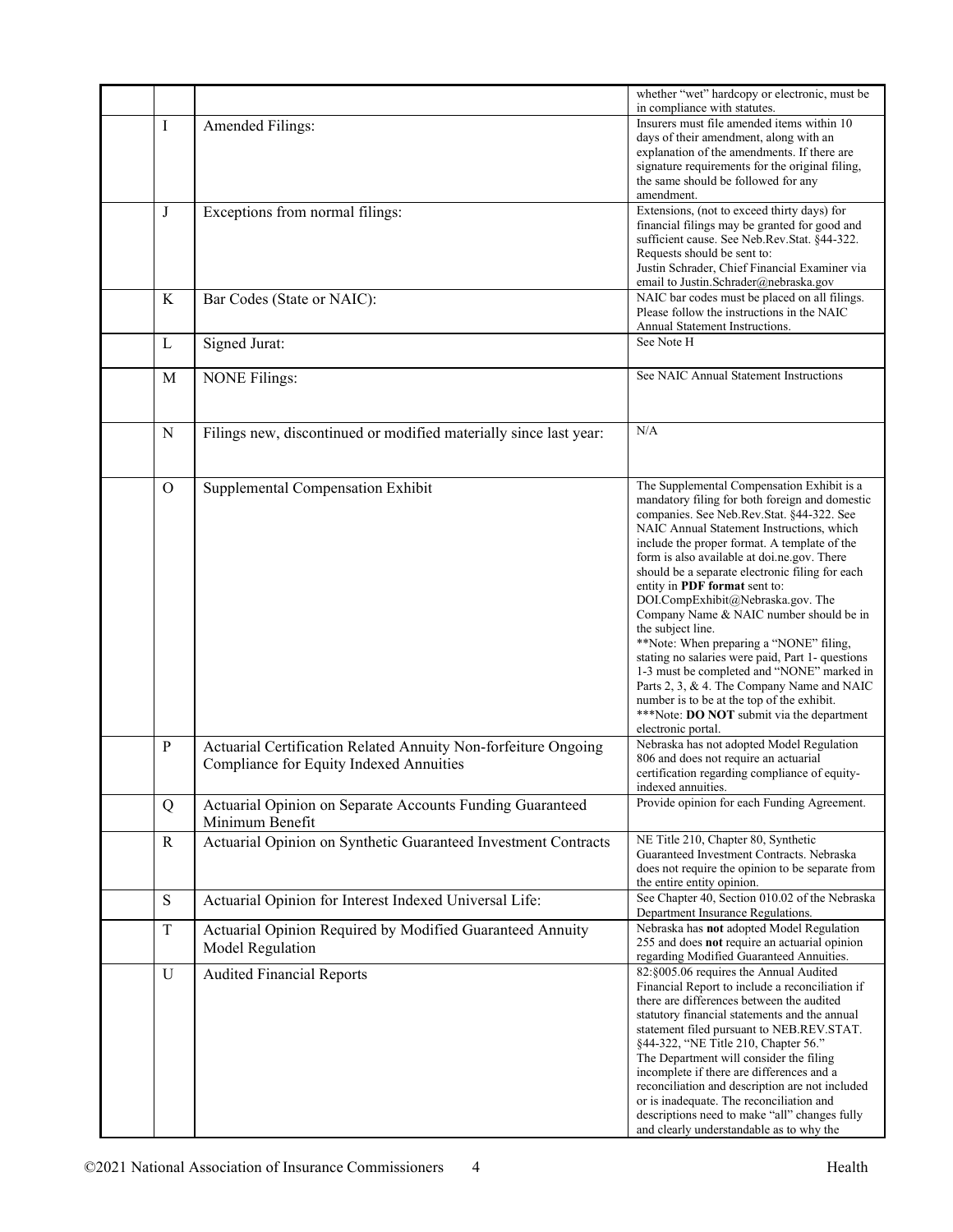|             |                                           | change was made and by what amount "each"<br>line item was changed. This requirement<br>applies to changes to both current year and |
|-------------|-------------------------------------------|-------------------------------------------------------------------------------------------------------------------------------------|
|             |                                           | prior year amounts. In addition, the Department                                                                                     |
|             |                                           | will expect correspondence from the Company                                                                                         |
|             |                                           | disclosing whether they intend to amend the<br>Annual Statement to agree with the audited                                           |
|             |                                           | changes.<br>85: Designation & awareness letter only                                                                                 |
|             |                                           | applicable when first subject to the Rule or if                                                                                     |
|             |                                           | there is a change in Independent CPA. Section                                                                                       |
|             |                                           | 006.03 requires notification within 5 days if<br>independent CPA has been dismissed or                                              |
|             |                                           | resigns. A separate letter within 10 days should                                                                                    |
|             |                                           | disclose any disagreements, followed by a<br>response from the former independent CPA                                               |
|             |                                           | whether they agree. "NE Title 210, Chapter 56,                                                                                      |
|             |                                           | Section ###".                                                                                                                       |
|             |                                           | 86: "Management's Report of Internal Control<br>Over Financial Reporting" is required to be                                         |
|             |                                           | filed from insurers with annual direct written                                                                                      |
|             |                                           | and assumed premiums $\geq$ \$500 million,                                                                                          |
|             |                                           | excluding reinsured crop and flood. This<br>requirement may be satisfied by filing a SEC                                            |
|             |                                           | Section 404 Report plus an addendum, as                                                                                             |
|             |                                           | explained in Section 016.03. Insurers in any<br>RBC level event or in a hazardous condition                                         |
|             |                                           | may also be required to file. See "NE Title 210,                                                                                    |
|             |                                           | Chapter 56, Section ###".                                                                                                           |
| V           | Direct Business Page and Schedule T:      | Nebraska requires one copy of the Direct<br>Business Page for NE, and one copy of                                                   |
|             |                                           | Schedule T be submitted with the premium tax                                                                                        |
| W           | Fraud Contact Form:                       | filing via OPTins<br>The PDF form is located at                                                                                     |
|             |                                           | https://doi.nebraska.gov/sites/doi.nebraska.gov/                                                                                    |
|             |                                           | files/doc/Fraud%20Contact%20Form.pdf                                                                                                |
| X           | Holding Company Filings:                  | Email to DOI.FraudPrevention@nebraska.gov.<br>Form A:                                                                               |
|             |                                           | Send electronic copy in PDF format to                                                                                               |
|             |                                           | Justin Schrader at<br>Justin.Schrader@nebraska.gov.                                                                                 |
|             |                                           | Forms B, C, D, & F:                                                                                                                 |
|             |                                           | Submit via electronic portal in PDF format.                                                                                         |
|             |                                           | *Note: Forms B, C & F are required annually<br>on May 1st. Consistent with the Form B & C                                           |
|             |                                           | filing requirements, the Form F is a state filing                                                                                   |
|             |                                           | only and should not be submitted by the<br>company to the NAIC. See Form F                                                          |
|             |                                           | Implementation Guide for Instructions.                                                                                              |
|             |                                           | *Note: this filing is intended to be submitted to                                                                                   |
|             |                                           | the lead state. For more information on lead<br>states, see the following from the NAIC                                             |
|             |                                           | URL:http://www.naic.org/public_lead_state_re                                                                                        |
|             |                                           | port.htm<br><b>Dividend Notices:</b>                                                                                                |
|             |                                           | Submit via electronic portal in PDF format.                                                                                         |
| $\mathbf Y$ | Regulatory Asset Adequacy Issues Summary: | Refer to VM-30 for RAAIS requirements.<br>Submit electronic copy via electronic portal.                                             |
| Z           | Supplemental XXX/AXXX Reinsurance Exhibit | See NAIC Annual Statement Instructions.                                                                                             |
| AA          | Comprehensive Health Insurance Pool       | This filing is no longer required.                                                                                                  |
| <b>BB</b>   | Own Risk and Solvency Assessment (ORSA)   | See ORSA Guidance Manual for instructions.<br>The document is submitted to the lead state                                           |
|             |                                           | only of the group, not the NAIC or each                                                                                             |
|             |                                           | domestic. Filing is due annually<br>NEB.REV.STAT. § 44-9006 & 44-9007. For                                                          |
|             |                                           | more information on lead states, see the                                                                                            |
|             |                                           | following from the NAIC at<br>URL:http://www.naic.org/public lead state re                                                          |
|             |                                           | port.htm. Submit copy in PDF format via                                                                                             |
|             |                                           | electronic portal.                                                                                                                  |
| CC          | Corporate Governance Annual Disclosure    | See Neb. Rev. Stat. 44-9101 to 44-9109 and NE<br>Title 210, Chapter 88. The document is                                             |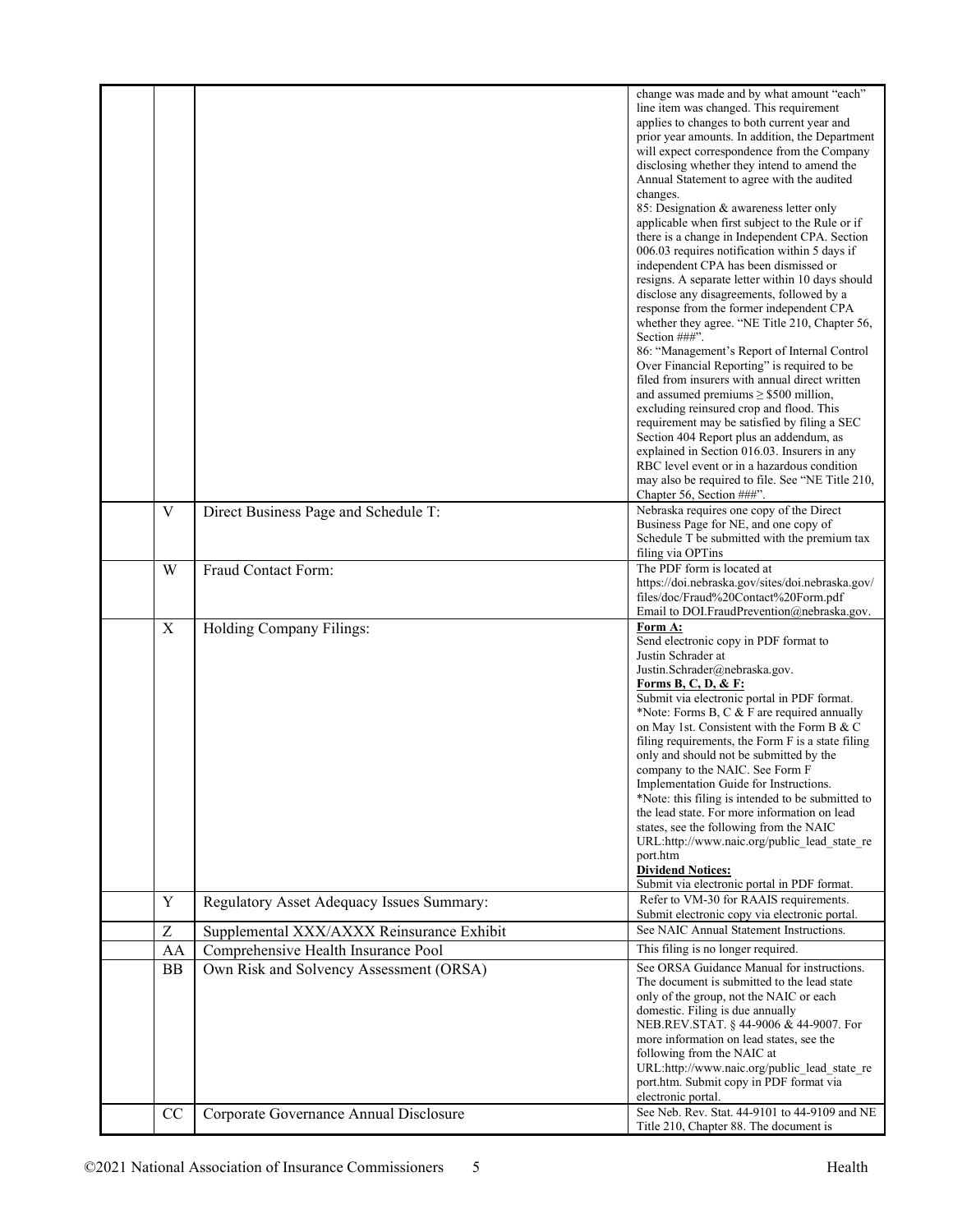|    |                                                     | submitted to the lead state only of the group,<br>not the NAIC or each domestic. For more<br>information on lead states, see the following<br>from the NAIC at<br>URL:http://www.naic.org/public lead state re<br>port.htm. Submit in PDF format via electronic<br>portal. |
|----|-----------------------------------------------------|----------------------------------------------------------------------------------------------------------------------------------------------------------------------------------------------------------------------------------------------------------------------------|
| DD | Life PBR Exemption (formerly Companywide Exemption) | Not required or recommended until year-end<br>2022. Must be submitted by 7/1/2021 for year-<br>end 2022 statements.                                                                                                                                                        |
| EE | Producer Controlled Annual Report                   | See Note B.                                                                                                                                                                                                                                                                |
| FF | <b>Workers Compensation Assessments</b>             | None.                                                                                                                                                                                                                                                                      |

## **General Instructions For Companies to Use Checklist**

**Please Note: This state's instructions for companies to file with the NAIC are included in this Checklist. The NAIC will not be sending their own checklist this year.** 

# **Electronic Filing is intended to be filing(s) submitted to the NAIC via the NAIC Internet Filing Site which eliminates the need for a company to submit diskettes or CD-ROM to the NAIC. Companies are not required to file hard copy filings with the NAIC.**

## **Column (1) Checklist**

Companies may use the checklist to submit to a state, if the state requests it. Companies should copy the checklist and place an "x" in this column when submitting information to the state.

## **Column (2) Line #**

Line # refers to a standard filing number used for easy reference. This line number may change from year to year.

#### **Column (3) Required Filings**

Name of item or form to be filed.

The *Annual Statement Electronic Filing* includes the annual statement data and all supplements due March 1, per the *Annual Statement Instructions.* This includes all detail investment schedules and other supplements for which the *Annual Statement Instructions* exempt printed detail.

The *March.PDF Filing* is the .pdf file for annual statement data, detail for investment schedules and supplements due March 1.

The *Risk-Based Capital Electronic Filing* includes all risk-based capital data.

The *Risk-Based Capital.PDF Filing* is the .pdf file for risk-based capital data.

The *Supplemental Electronic Filing* includes all supplements due April 1, per the *Annual Statement Instructions.* 

The *Supplemental.PDF Filing* is the .pdf file for all supplemental schedules and exhibits due April 1.

The *Quarterly Electronic Filing* includes the complete quarterly filing and the PDF files for all quarterly data.

The *Quarterly.PDF Filing* is the .pdf file for quarterly statement data.

The *June.PDF Filing* is the .pdf file for the Audited Financial Statements and Accountants Letter of Qualifications.

## **Column (4) Number of Copies**

Indicates the number of copies that each foreign or domestic company is required to file for each type of form. The Blanks (EX) Task Force modified the 1999 *Annual Statement Instructions* to waive paper filings of certain NAIC supplements and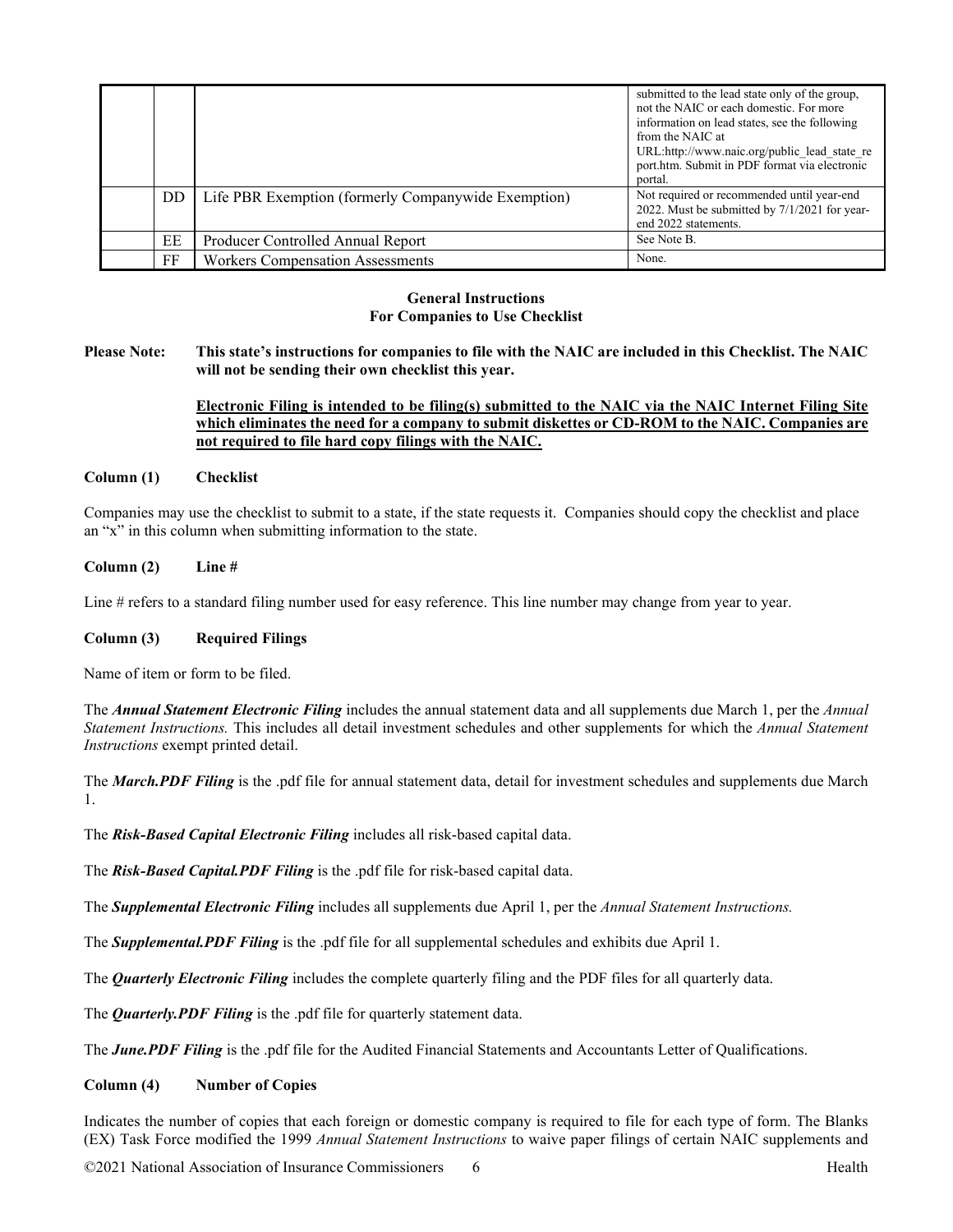certain investment schedule detail, if such investment schedule data is available to the states via the NAIC database. The checklists reflect this action taken by the Blanks (EX) Task Force. XXX appears in the "Number of Copies" "Foreign" column for the appropriate schedules and exhibits. **Some states have chosen to waive printed quarterly and annual statements from their foreign insurers and have chosen to rely upon the NAIC database for these filings. This waiver could include supplemental annual statement filings. The XXX in this column might signify that the state has waived the paper filing of the annual statement and all supplements.**

,